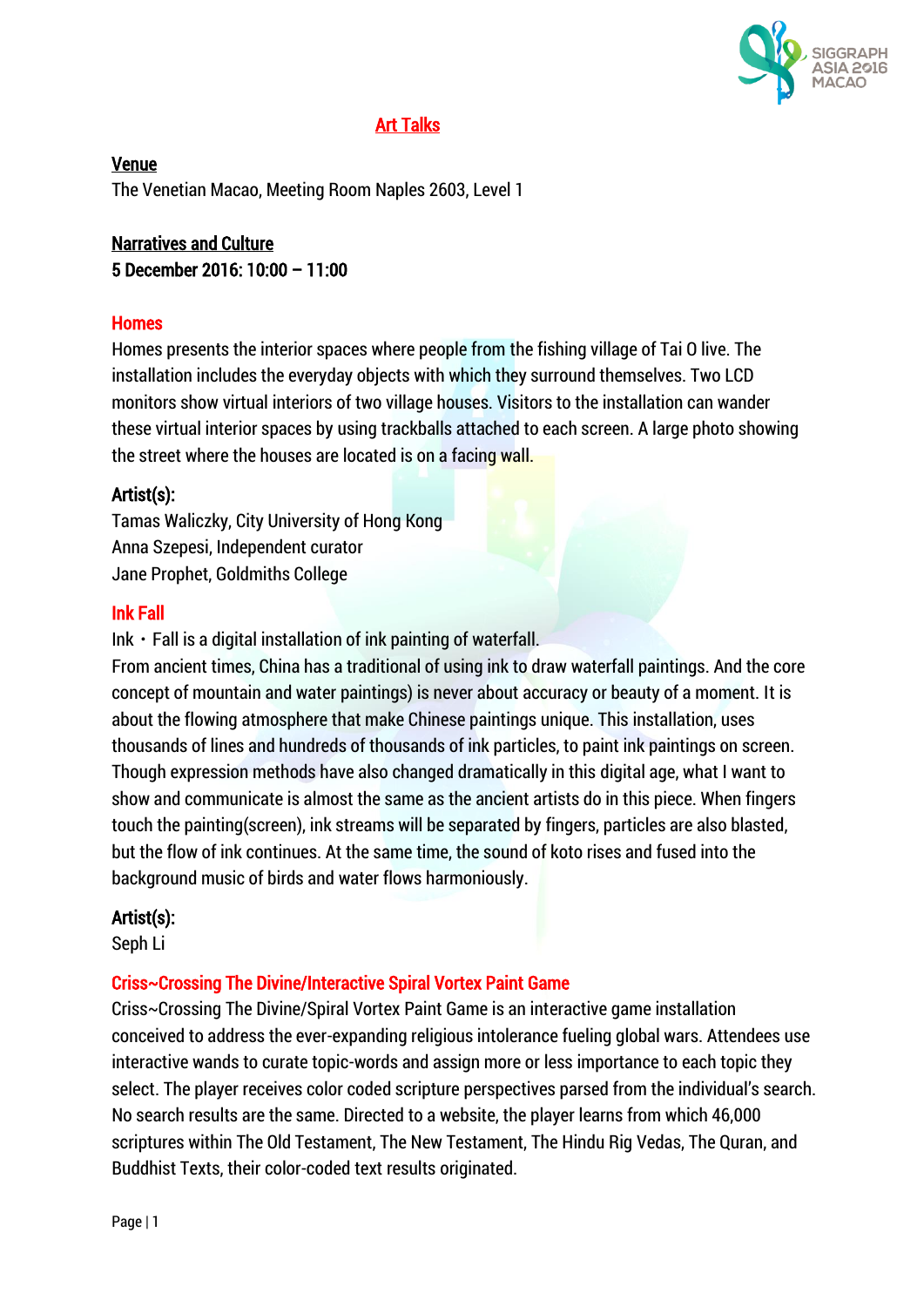

# Artist(s):

Nina Yankowitz, Artist & Director Peter Koger, Software & Game Designer Barry Holden, Project Coordinator Mauri Kaipainen, Database Designer

# One-Stroke

A character is a two-dimensional symbol. Also, it is a static image. But we cannot write a character without moving our bodies and spending time. Thus, character potentially has a time axis. In order to reveal this time axis, the device called "Mojigen" was created. Mojigen writes alphabets in the air by the trajectory of the coil springs operated by eight robot arms. By changing the point of view, we can notice that a character has a time axis with dynamic moves.

# Artist(s):

Yuichiro Kastumoto, Interactive & Digital Media Institute, National University of Singapore

## Convolution by Wild System

A child-sized robot sits immersed in a full-room projection of an evolving audiovisual virtual environment. The robot 'talks' to the virtual environment, telling of its impressions and what it would like to see and hear. People come and go, talking with the robot about the virtual environment, and showing it pictures on their phones. The robot learns these impressions and talks of them to the virtual environment, which evolves in response.

Convolution by Wild System is a unique artwork where a robot collaborates with humans to create an ever-evolving immersive audiovisual virtual environment.

The resulting artwork dissolves the boundaries between computational and physical phenomena, displaying an aesthetic that is a real hybrid of the physical and the digital, of human and machine learning, of natural and artificial intelligence, and of real and synthetic

# Artist(s):

John McCormick. Deakin University, Australia. Adam Nash, RMIT University, Australia.

# New Communication: Moving Bodies 5 December 2016: 11:15 – 12:15

### C. Bacon

C. Bacon is a set of interactive moving images based on a series of paintings on the theme of "Crucifixion" by Francis Bacon(1909-1992). Starting with the mysterious aesthetic language of Francis Bacon, this work attempts to build dialogues between the virtual and reality, postmodern technology and contemporary authorship, and between machine and human.

# Artist(s):

Wu Jiaru, City University of Hong Kong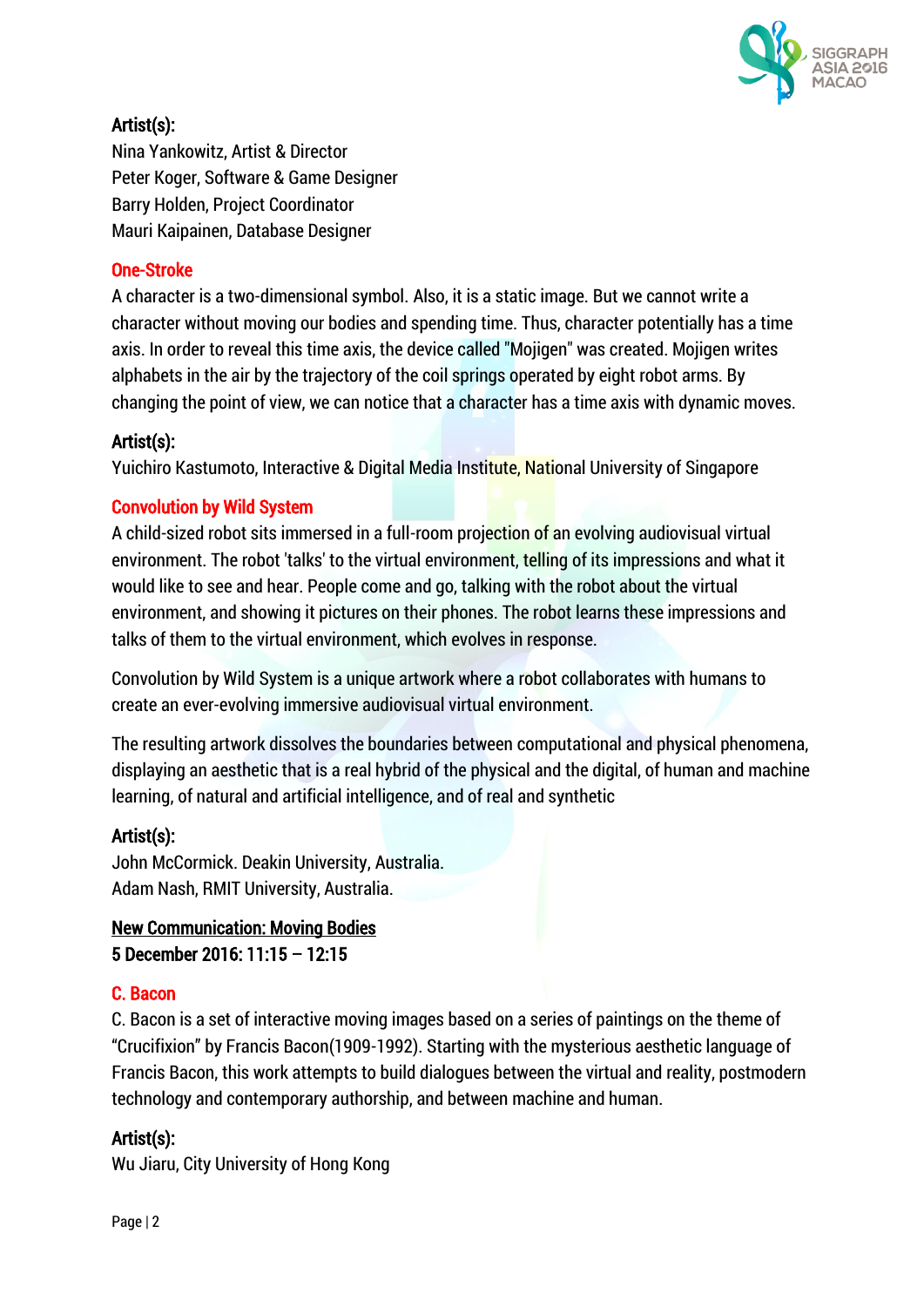

# Bodygraphe

Bodygraphe is an interactive, visual music application that unifies gestural computing with live performance art. Dancers become instruments and conductors that wholly generate graphics and sounds that correspond with their movements in real time. This video is the result of a process in computational aesthetics that explores the relationship between the body and form. Most specifically, we were inspired by visual art avant-gardes that prioritized expressive geometry, such as the Neo-concrete movement of the 1950s. Through this project, we seek to make an aesthetic statement while also offering new implications for research regarding the interconnectivity between body and technology.

## Artist(s):

Esteban Garcia Bravo, Purdue University Tim McGraw, Purdue University Aaron Zernack, Castle Bravo Tapes

## MovISee

MovISee is a digital software for people to create personal visual outputs. We use a depth camera to create mixed reality for people to explore the selected information and ultimately transform their understanding the ability of their body movement to create composite customized visual outputs. In short, it is a system to recreate information and explore personal creativity. The results reveal the sedimentary relative movements through filming; time and space are deconstructed to the extent that meaning is shifted and interpretations become multifaceted; multi-layered images are created in which the fragility and instability of our reality is questioned.

# Artist(s):

Yen-Ting Cho, National Cheng Kung University

### Time Machine

Time Machine is a work constructed on the principles of zoetropes. Through the use of a 200 w motor to control speed and rotation, in combination with a pulsating strobe light, the artists create the optical illusion that 15 separate frames of an animation are actually connected. A small step motor added to the work references a number wheel, which spins separately from the animation, so that that the viewer understands the work as being about expanded time.

# Artist(s):

YouSuk Kim, Soongsil University HuiBeom Yu, Soongsil University JungHwan Sung, Soongsil University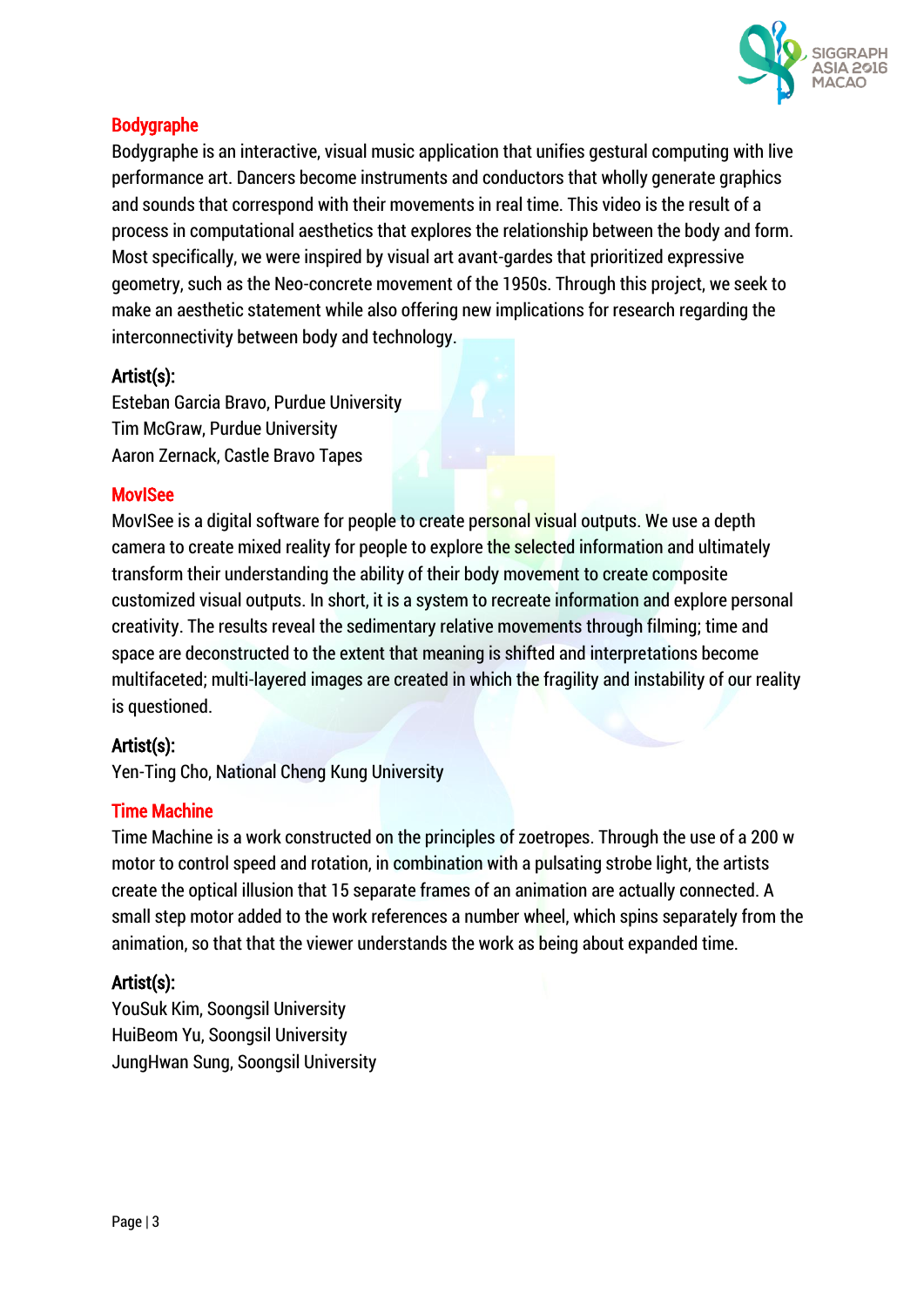

### **NARCISSUS**

NARCISSUS is an experimental video and series of large format prints created using the Kinect sensor and Processing 2.0. The works explore the nature of love and tension in the line. The ambiguity of perspective in 3D imagery makes it appear as if the main character in the piece is both lover and loved at the same time, reinforcing the idea of a passionate need that cannot be fulfilled. This work is inspired by a 1976 drawing of Colombian artist Luis Caballero, who died of AIDS in 1995, whose work was a painfully ecstatic, homo-erotic portrait of a generation that was just coming out of the closet. Almost 40 years later, we find ourselves in a Lipovetskian era, where narcissism appears to counterbalance the erotic angst. The actor's performance is altered due to the usage of technologies that question the traditional role of the video camera's single point of view.

## Artist(s):

Santiago Echeverry, University of Tampa

Opportunities for Digital Artists 5 December 2016: 12:45 – 13:30

## Opportunities for Digital Artists

ACM SIGGRAPH Digital Arts Community (DAC), ISEA and other Partners talk about opportunities for digital artists.

# Music makes Visual Art / Visual Art makes Music 5 December 2016: 13:30 – 14:30

### **Notations**

For the work, CYCLE, viewers can pluck the interactive kinetic instrument to instantly compose music and produce clefs on the projection screen. The clefs on the screen appropriate from the ancient clefs used in Gregorian Chants of the 15th century. Composed of these ancient clefs and tabs, each note is presented through squares, belonging to unaccompanied monophonic music clefs. The interactive mechanical instrument creates clefs using Arduino, Adafruit, Processing, Max/MSP, Bluetooth, LED, 3D printing, acrylic, and metal tubes, enabling viewers to instantly play the instrument on-site and create various clefs. The music generated is instantly converted into the correct clefs, which are projected onto the screen. When there are no viewers present, it will automatically play and present the sounds and clefs previously created by viewers, expressing the digital aesthetics of interactive technology art and collaborative creation, and imbuing digital kinetic instruments with more cultural and musical qualities.

# Artist(s):

Johnson Liew, Interactive programming and interface design Jie-Jun Zhu, Visual design Jia-Ying Chou, Interactive sound design Sheng-Chieh Wang, Kinetic installation design Pey-Chwen Lin, Supervisor and art director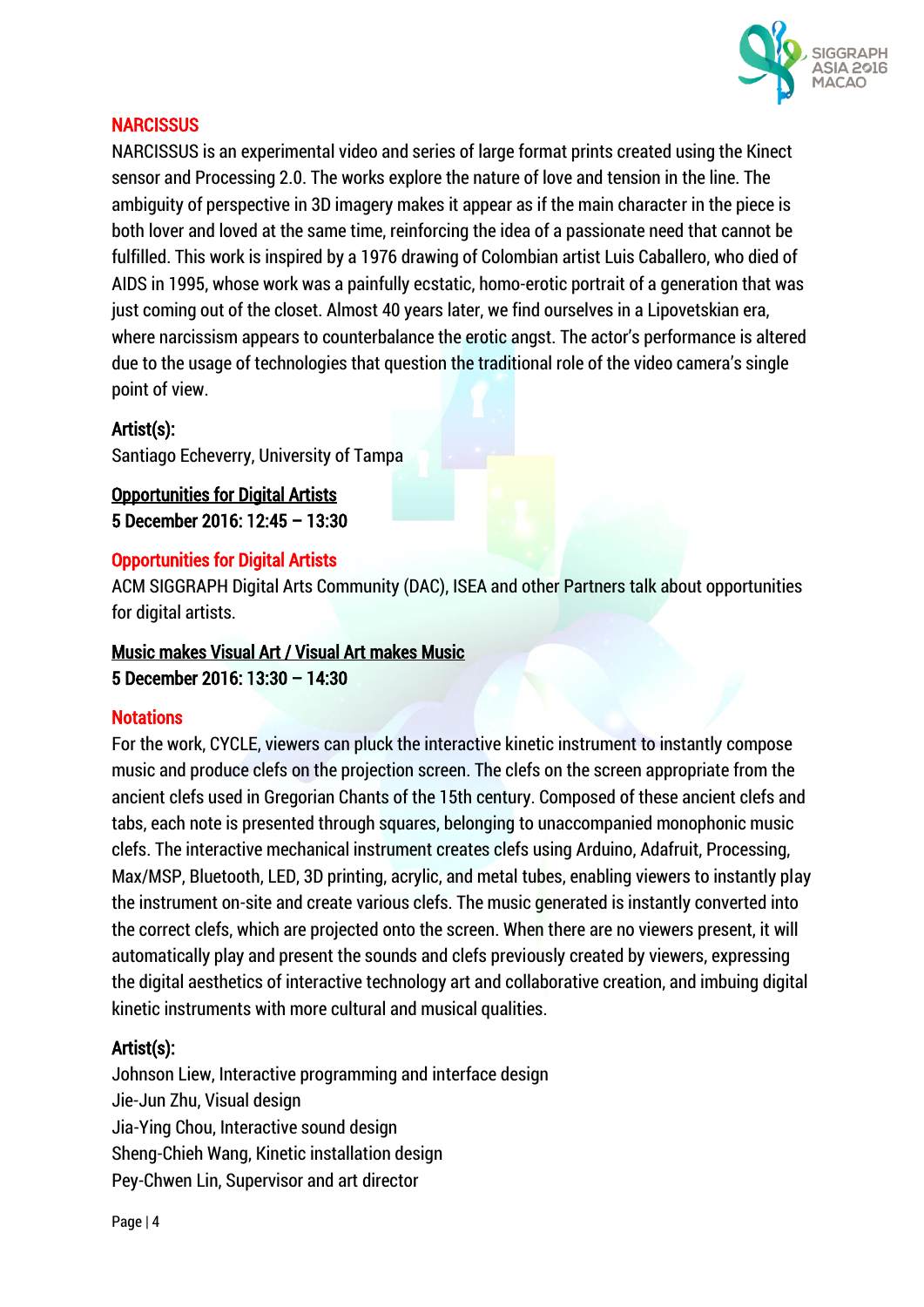

## Light Storm PLUS

In the analogue world, electronic signals are based on waveforms. Transmissions of sound waves, light waves, and water waves, all use waveforms to transmit vital information directly related to energy distribution, making waveforms an integral part of our daily lives. The art work Light Storm PLUS uses power generated by waveforms to control the motor of a high-speed rotation device transmitting electroluminescent (EL) cold light. The artwork replicates the shape of wave forms in the real world, thus the light waveforms fluctuate with same rhythm as they do in the analog world. Through interacting with the artwork, people sense that their bodies are key to the transmission of data, as they become active components in the feedback loop, but also become part of the mechanism of transmission.

## Artist(s):

He-Lin Luo, National Taiwan University I-Chun Chen, Tapaei National University of Arts Yi-Ping Hung, National Taiwan University

### Forces in Equilibrium

Forces in Equilibrium explores how equilibrium is formed out of chaos. The installation is comprised of two components. In the first component, a sensor is mounted under the top of a pedestal. When magnets are moved on the pedestal, images and sound on a nearby display become wild and unstable, as if the magnet has unusual powers. The second component is a seesaw controlled by a servomotor. When laser light lands on the seesaw, it tilts accordingly, as if the light has weight. The art works show both magnetic force and laser light as not merely ethereal but as entities capable of affecting images, sounds and movements.

### Artist(s):

Wei-Chun Chen, Taipei National University of the Arts Su-Chu Hsu, Taipei National University of the Arts Yu-Hsiung Huang, Taipei National University of the Arts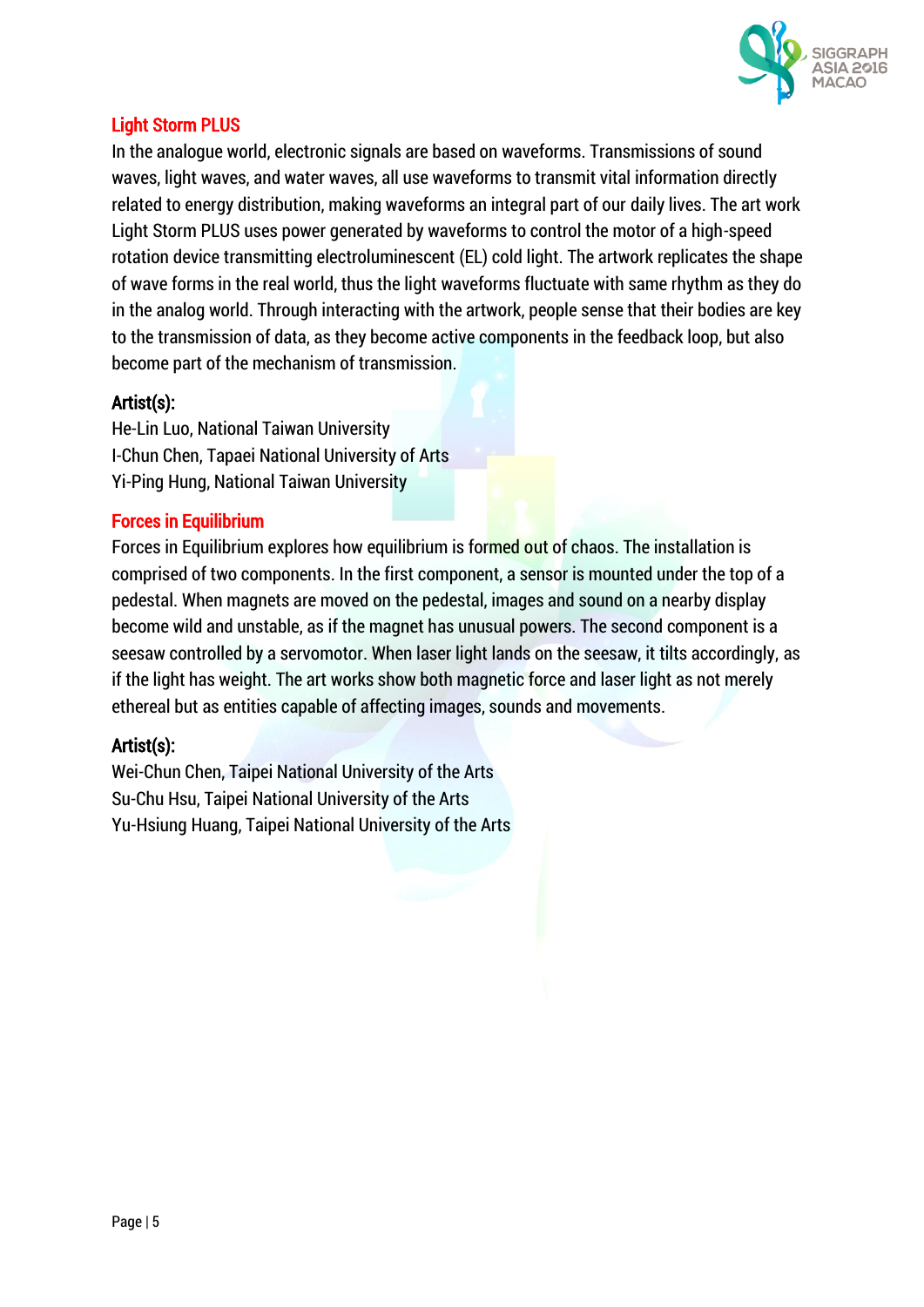

# Agitato

Project Agitato attempts to represent the evolving music information within a single image frame, in the hope to capture the subjective and perceptual qualities of time expressed in music. The title of the project, named from the music term agitato, depicts the restless agitated style of the music. Each image in this series is generated based on a musical passage from Nicolas Scherzinger's 'inter-sax-tive'. For a given moment in time, its spectrum of frequencies is analyzed and used as the input to construct visual elements with various characteristics. As the music progress, the visual elements accumulate and are composed into a single image that reflects the music material within a defined duration of time, allowing viewers to perceive music passage from a single viewpoint, rather than as a linear experience of time.

# Artist(s):

Rebecca Ruige Xu, Syracuse University Sean Hongsheng Zhai, Red Dot Blue Square LLC

# Art from Physics, Art from Biology 5 December 2016: 14:45 – 16:00

## Luminescent Tentacles

The Luminescent Tentacles is an interactive art that is inspired by waving tentacles of sea anemones under the sea. The 256 shape-memory alloy actuators react to hand movement and the top of the actuator softly glows like a bioluminescent organism. Each actuator is actuated by three shape-memory alloy wires. The actuator can bend in six directions by the combination of three currents. The control application interacts with fluid dynamics to realize a kinetic representation like a water ripple. The sound reaction to hand movement creates music. The Luminescent Tentacles provides a comfortable interaction like interacting with sea anemones.

# Artist(s):

Akira Nakayasu, Kanazawa College of Art

### **Medallions**

This work is a series of 3D-printed wall plaques featuring ornate shapes generated procedurally. The main purpose of this project is to sublimate a traditional beauty found in decorative ornaments into a modern algorithmic art by using a combination of procedural approach in Computer Generated Imagery (CGI) and 3D-printing technology which has been growing rapidly. Each medallion was generated by using metaballs which are a kind of modeling method in CGI. A drawing algorithm for metaballs was modified and optimized for generating ornate relief-like objects in this project. Also, regular-polygonal shapes were used for the process of density calculation in drawing metaballs. Generated patterns were converted into 3D models, and the models were 3D-printed finally.

# Artist(s):

Joe Takayama, Musashino Art University